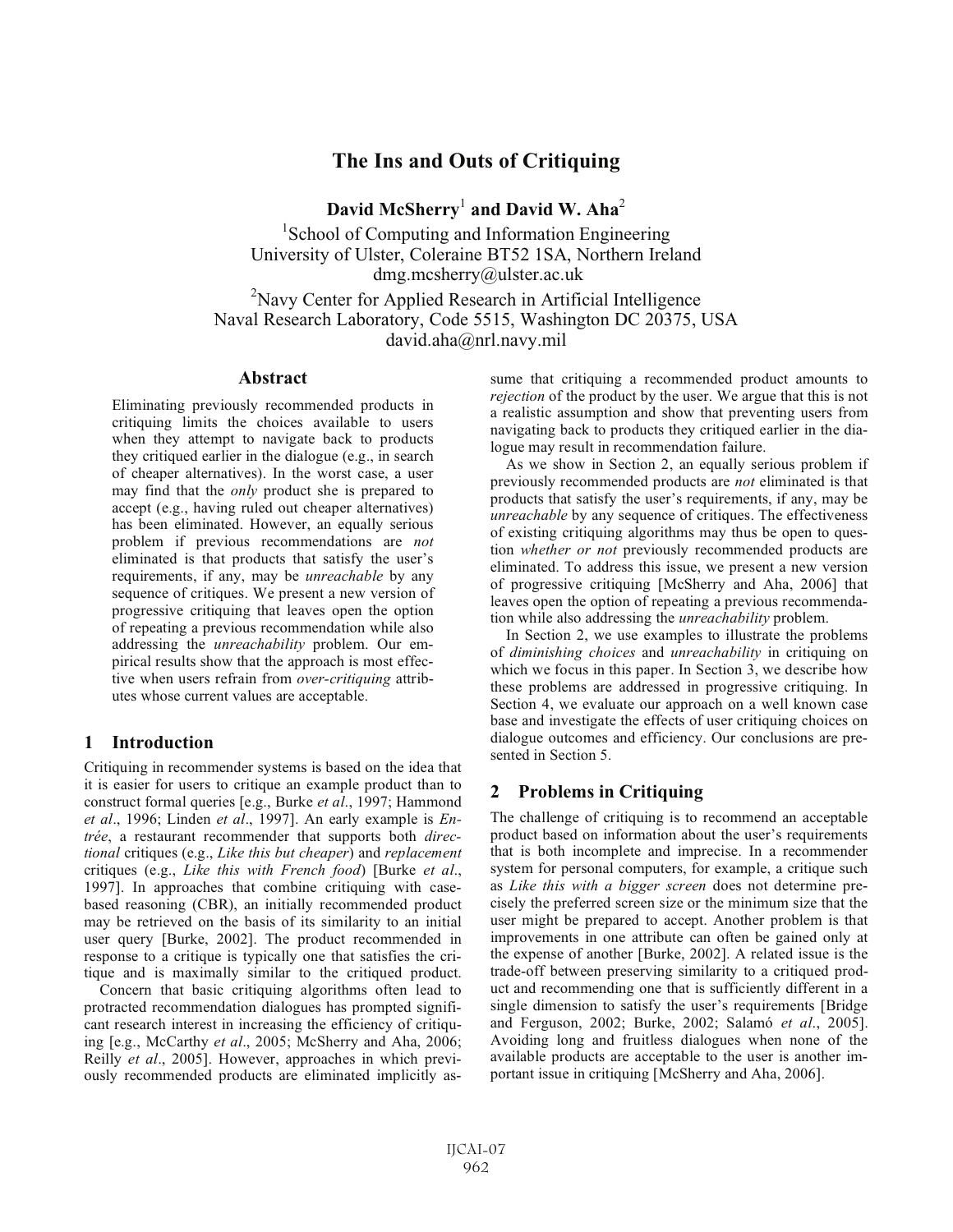In any recommender system, the user's requirements may include constraints that must be satisfied and others that the user is prepared to relax if necessary. Below we describe how the user's critiques and constraints are modeled in our formal analysis of critiquing.

**Definition 1.** *We denote by Matches*(*Q*) *the possibly empty set of cases that satisfy a given set of constraints Q.*

It can be seen that:

$$
Matches(Q) = \bigcap_{q \in Q} matches(q)
$$

where for each  $q \in Q$ , *matches*(*q*) is the set of cases that satisfy *q*.

In a critiquing system, the user is not required to express her requirements in a formal query. Instead, by critiquing the system's recommendations, the user provides *feedback* that the system uses to guide the search for an acceptable product.

**Definition 2.** *We denote by matches*(*r*, *C*) *the set of cases that satisfy a critique r when applied to a given case C.*

**Definition 3.** *We denote by critiques*(*C*) *the set of available critiques that are applicable to a given case C.*

A critique cannot be applied to a case that already satisfies the critique. That is,  $C \notin \text{matches}(r, C)$  for any case C and  $r \in \text{critiques}(C)$ . If previously recommended cases are eliminated, a *critiquing failure* occurs if *matches* $(r, C)$  -  $E =$ ∅, where *E* is the set of eliminated cases. If previously recommended cases are not eliminated, a critiquing failure can occur only if  $matches(r, C) = \emptyset$ . For example, a sequence of repeated *Like this but cheaper* critiques, if allowed by the system, must eventually result in a critiquing failure.

The *expressiveness* of a query language is an important issue in the retrieval of recommended products based on user queries [Bridge and Ferguson, 2002]. An equally important issue in critiquing is whether the user's constraints are expressible using the available critiques.

**Definition 4.** *We say that a constraint q is expressible using the available critiques if for any case*  $C \notin$  *matches* $(q)$ *there exists*  $r \in \text{critiques}(C) \text{ such that matches(q)} \subseteq$ *matches*(*r*, *C*).

For example, *Between 3 and 5 bedrooms* is an expressible constraint in a property recommender that supports *more* and *less* critiques on bedrooms. An upper price limit (e.g.,  $price \leq \text{\pounds}400$ ) is expressible in a holiday recommender with a *Like this but cheaper* critique, while an equality constraint such as *month* = May is expressible using a replacement critique on *month*.

#### **2.1 The Diminishing Choices Problem**

It does not seem realistic to assume, as in critiquing algorithms that never repeat a previous recommendation, that critiquing a recommended product amounts to *rejection* of the product by the user. Shoppers often consider alternatives to a recommended product before deciding that it is the best

available option. It is equally natural for a recommender system user to critique an acceptable product (e.g., in search of cheaper alternatives). But on attempting to retrace her steps (e.g., because cheaper alternatives do not meet her requirements), such a user may find her choices very limited if previously recommended products have been eliminated.

In the worst case, the user may discover that the *only* product she is prepared to accept has been eliminated. Table 1 shows an example case base in the residential property domain that we use to illustrate this problem of *diminishing choices* in critiquing. The case attributes are location (A or B), bedrooms (3 or 4), and property type (detached or semi-detached). The attributes are equally weighted and the similarity between two cases is the number of matching features.

|        | Loc | <b>Beds</b> | <b>Type</b> |
|--------|-----|-------------|-------------|
| Case 1 |     |             | det         |
| Case 2 | в   |             | det         |
| Case 3 |     |             | sem         |

Table 1. Example case base in the property domain.

For a critiquing algorithm in which previously recommended cases are eliminated, Figure 1 shows an example critiquing dialogue in which the user is looking for a 4 bedroom detached property in location A but is prepared to compromise on bedrooms. Her initial query is  $loc = A$ , and the initially recommended case is Case 1. The user can see from the response to her first critique that no case satisfies all her requirements (A 4 det). But when she tries to navigate back to Case 1 by critiquing Case 2 on location, the case now recommended is Case 3, even though it is less similar to Case 2 than Case 1. In this situation, it is difficult to see how the elimination of Case 1 (i.e., the only acceptable case) can be justified.



Figure 1. Example critiquing dialogue in which the user is unable to navigate back to the only acceptable case.

Thus eliminating previously recommended products is bound to result in recommendation failure if the user critiques the only acceptable product (or products). Even in a product case base of realistic size, it is not unusual for only a small number of acceptable products to be available if the user has several requirements that must be satisfied [McSherry, 2003]. The diminishing choices problem is thus a potentially serious drawback of critiquing approaches in which previous recommendations are eliminated.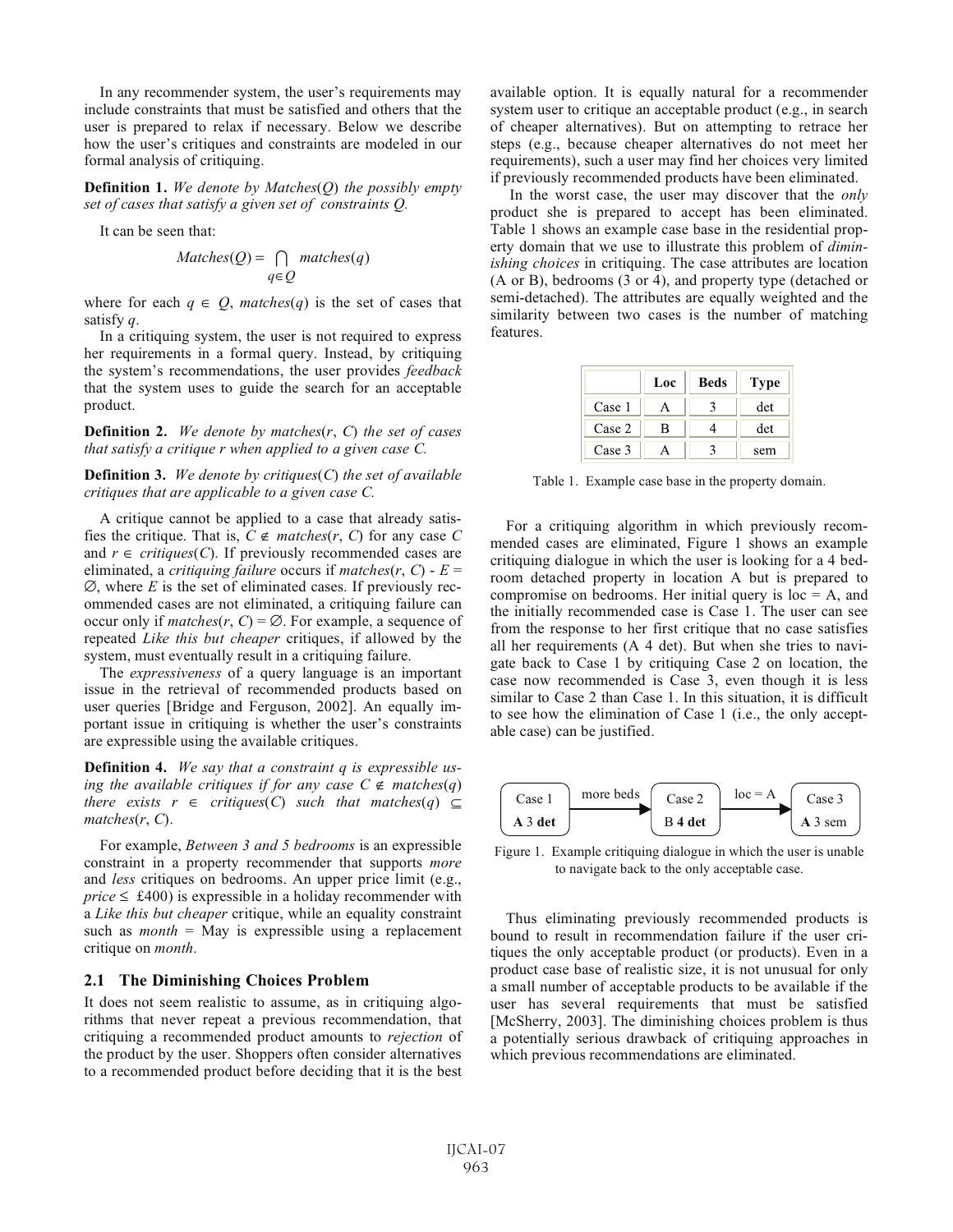However, Theorem 1 shows that when previously recommended cases are eliminated, a case that satisfies a given set of expressible constraints can always be reached, without critiquing failures, if such a case exists. In practice, whether such a case is reached without critiquing failures may of course depend on the user's critiquing choices. It is also possible in practice for a case that satisfies all the user's constraints to be reached without any critiques (i.e., the initially recommended case may satisfy all her constraints).

**Theorem 1.** *Eliminating previously recommended cases in critiquing ensures that a case that satisfies a given set Q of expressible constraints can always be reached without critiquing failures if such a case exists.*

**Proof.** Let  $C^* \in \text{Matches}(Q)$  be any case that satisfies all the constraints in *Q*. If  $C_1 \notin \text{Matches}(Q)$ , where  $C_1$  is the initially recommended case, then there exists  $q_1 \in Q$  such that  $C_1 \notin$  *matches*( $q_1$ ). As all the constraints in  $Q$  are expressible using the available critiques, there exists  $r_1 \in cri$ *tiques*( $C_1$ ) such that *matches*( $q_1$ )  $\subseteq$  *matches*( $r_1$ ,  $C_1$ ). As  $C_1$ ∉ *Matches*(*Q*), *C*\* ∈ *Matches*(*Q*) = *Matches*(*Q*)-{*C*1} ⊆ *matches*(*q*<sub>1</sub>) − { $C_1$ } ⊆ *matches*( $r_1$ ,  $C_1$ ) − { $C_1$ }.

If  $C_2 \notin \text{Matches}(Q)$ , where  $C_2$  is the case recommended in response to  $r_1$ , then there exists  $q_2 \in Q$  such that  $C_2 \notin$ *matches*(*q*<sub>2</sub>) and *r*<sub>2</sub> ∈ *critiques*(*C*<sub>2</sub>) such that *matches*(*q*<sub>2</sub>) ⊆ *matches*( $r_2$ ,  $C_2$ ). As  $C_1$ ,  $C_2$  ∉ *Matches*( $Q$ ),  $C^*$  ∈ *Matches*( $Q$ )  $=$  *Matches*( $Q$ ) - { $C_1$ ,  $C_2$ }  $\subseteq$  *matches*( $q_2$ ) - { $C_1$ ,  $C_2$ }  $\subseteq$ *matches*( $r_2$ ,  $C_2$ ) - { $C_1$ ,  $C_2$ }. It follows that *matches*( $r_2$ ,  $C_2$ ) - ${C_1, C_2} \neq \emptyset$ , and so  $r_2$  is bound to succeed despite the elimination of  $C_1$  and  $C_2$ .

If  $C_3 \notin \text{Matches}(Q)$ , where  $C_3$  is the case recommended in response to  $r_2$ , we can continue as long as necessary to construct a sequence of recommended cases  $C_1$ ,  $C_2$ , ...,  $C_k$ and successful critiques  $r_1$ ,  $r_2$ , ...,  $r_k$  such that  $C_1$ ,  $C_2$ , ...,  $C_k$ ∉ *Matches*(*Q*). As previously recommended cases are eliminated,  $C_1$ ,  $C_2$ , ...,  $C_k$ ,  $C_{k+1}$  are distinct cases, where  $C_{k+1}$ is the case recommended in response to  $r_k$ . As the supply of distinct cases  $C \notin \text{Matches}(Q)$  must eventually be exhausted, it must eventually be true that  $C_{k+1} \in \text{Matches}(Q)$ . ■

#### **2.2 The Unreachability Problem**

Table 2 shows a second example case base in the property domain that we use to illustrate the unreachability problem in critiquing. In the example dialogue that we now present, the initially recommended case is Case 1 (A 3 sem 2) and the user is looking for a 4 bedroom detached property in location A with 3 reception rooms (A 4 det 3). If all the user's requirements must be satisfied, then Case 5 is the only acceptable case. Attributes in the case base are equally weighted and the similarity between two cases is the number of matching features. We assume a basic critiquing algorithm in which:

- The available critiques are more and less critiques for beds and reception rooms (RRs) and replacement critiques for loc and type •
- Each critique is applied only to a single attribute •
- The single case recommended in response to a successful critique is one that is maximally similar among those that satisfy the critique (i.e., no account is taken of any previous critiques or initial query) •
- Previously recommended cases are not eliminated •

For such a critiquing algorithm, Figure 2 shows the cases recommended in a sequence of four critiques. After three critiques, the user has made no progress towards her goal, and her fourth critique brings her back to where she started. The user can do no better by critiquing Case 1 on *beds* or *RRs* or by choosing different critiques on Cases 2-4. She cannot reach Case 5 even by resorting to critiques that are inconsistent with her requirements, as none of the *negative* critiques she might choose (e.g., *less beds* than Case 3) are satisfied by Case 5.

|        | Loc | <b>Beds</b> | <b>Type</b> | <b>RRs</b> |
|--------|-----|-------------|-------------|------------|
| Case 1 | А   |             | sem         | 2          |
| Case 2 | B   |             | det         | 2.         |
| Case 3 | B   |             | sem         | 2          |
| Case 4 | в   |             | sem         |            |
| Case 5 |     |             | det         |            |

Table 2. Example case base in which an acceptable case may be unreachable from any other case.

To confirm that Case 5 is unreachable with any of Cases 1-4 as the initially recommended case, it suffices to observe that Case 5 cannot be reached in a single step from any of the other cases. So the best the system can do with any of Cases 1-4 as the initially recommended case is to recommend a case that satisfies only *one* of the user's requirements.



Figure 2. Example critiquing dialogue in which the only acceptable case cannot be reached.

At the expense of susceptibility to the diminishing choices problem (Section 2.1), eliminating previously recommended products in the example dialogue would result in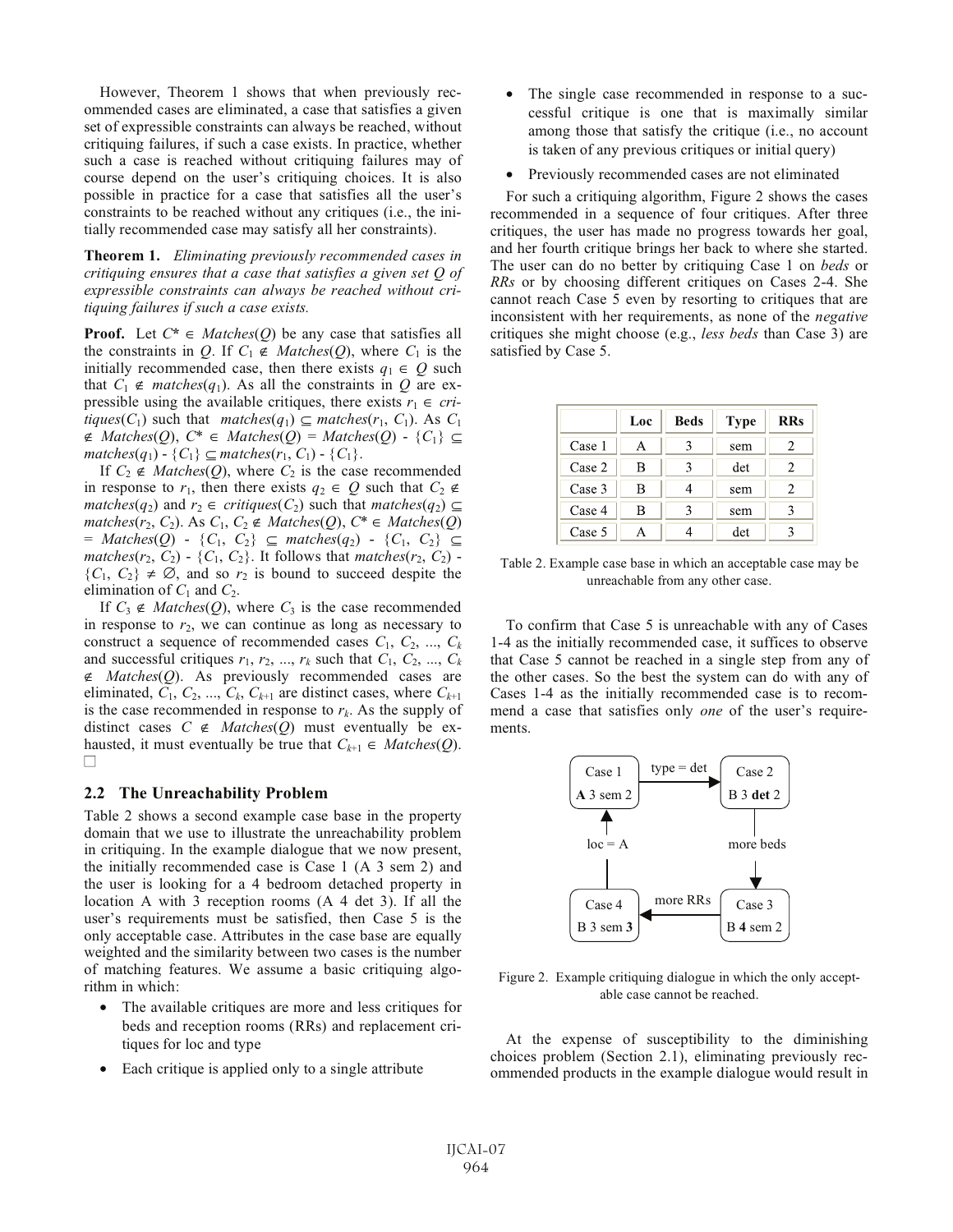Case 5 being recommended in response to the user's fourth critique. Another problem highlighted by our example is that recommended cases in a critiquing dialogue may involve *unnecessary* compromises with respect to previous critiques that may frustrate or even mislead the user, and delay progress towards her goal. Given the response to her second critique, for example, the user may begin to doubt the availability of a detached property with 4 bedrooms.

# **3 Progressive Critiquing**

Progressive critiquing differs from other critiquing algorithms in that a recommended product must, if possible, satisfy all previous critiques as well as the current critique [McSherry and Aha, 2006]. This strategy plays an important role in the algorithm's ability to address the unreachability problem when, as in the version we now present, previously recommended products are not eliminated.

#### **3.1 Taking Account of Previous Critiques**

While improvements in one attribute can often be gained only at the expense of another [Burke, 2002], we have seen in Section 2 that recommended cases may involve *unnecessary* compromises with respect to previous critiques. In progressive critiquing, the case recommended in response to the user's current critique is required, if possible, to satisfy all previous critiques as well as the current critique. That is, if  $r_1$ , ...,  $r_k$  is a sequence of critiques applied to recommended cases  $C_1$ , ...,  $C_k$  then the case  $C_{k+1}$  recommended in response to  $r_k$  is one that is maximally similar among the available cases *C*, if any, such that:

$$
C \in \bigcap_{1 \le i \le k} matches(r_i, C_i).
$$

The non-existence of a case that satisfies all the user's critiques is recognized as a *progression* failure. In the event of such a failure, the recommended case is one that is maximally similar among those that satisfy the user's current critique. Such a case must exist as the user may select a critique in progressive critiquing only if it is satisfied by at least one case.

As previous recommendations are not eliminated in progressive critiquing, the case recommended in this situation may be one that was previously critiqued by the user. As we show in Theorem 2, however, a previous recommendation can be repeated in progressive critiquing only when there is no case that satisfies all the user's critiques.

**Theorem 2.** *A previous recommendation can be repeated in progressive critiquing only when a progression failure has occurred.*

**Proof.** Let  $C_1$  be the initially recommended case and let  $r_1$ ,  $..., r_k$  be any sequence of critiques that has not resulted in a progression failure. For  $1 \le i \le k$ , let  $C_{i+1}$  be the case recommended in response to  $r_i$ . As a progression failure has not occurred,

$$
C_{k+1} \in \bigcap_{1 \le i \le k} matches(r_i, C_i).
$$

As  $C_i \notin$  *matches*( $r_i$ ,  $C_i$ ) for  $1 \leq i \leq k$ , it follows that  $C_{k+1} \notin$  ${C_1, ..., C_k}. \square$ 

By allowing previous recommendations to be repeated in the event of a progression failure, progressive critiquing avoids the *diminishing choices* problem (Section 2.1). Moreover, as we now show, the reachability of cases that satisfy a given set of expressible constraints, if any, does not depend on the elimination of previously recommended cases in progressive critiquing.

**Theorem 3.** *A case that satisfies a given set Q of expressible constraints can always be reached in progressive critiquing without critiquing or progression failures if such a case exists.*

**Proof.** If  $C_1 \notin \text{Matches}(Q)$ , where  $C_1$  is the initially recommended case, then there exists  $q_1 \in Q$  such that  $C_1 \notin$ *matches*( $q_1$ ). As all the constraints in  $Q$  are expressible using the available critiques, there exists  $r_1 \in \text{critiques}(C_1)$ such that  $matches(q_1) \subseteq matches(r_1, C_1)$ . If  $C_2 \notin$ *Matches*( $Q$ ), where  $C_2$  is the case recommended in response to  $r_1$ , then there exists  $q_2 \in Q$  such that  $C_2 \notin$  *matches*( $q_2$ ) and  $r_2 \in \text{critiques}(C_2)$  such that  $\text{matches}(q_2) \subseteq \text{matches}(r_2)$ ,  $C_2$ ). In progressive critiquing, the case  $C_3$  recommended in response to  $r_2$  must also satisfy  $r_1$  if such a case exists. But *Matches*(*Q*) ⊆ *matches*(*q*<sub>1</sub>) ∩ *matches*(*q*<sub>2</sub>) ⊆ *matches*(*r*<sub>1</sub>, *C*<sub>1</sub>)  $\cap$  *matches*( $r_2$ ,  $C_2$ ), so the existence of at least one case that satisfies all the constraints in *Q* ensures the existence of a case that satisfies both critiques. As a progression failure has not occurred,  $C_1$ ,  $C_2$ , and  $C_3$  must be distinct cases by Theorem 2.

If  $C_3 \notin \text{Matches}(Q)$ , we can continue as long as necessary to construct a sequence of recommended cases  $C_1, C_2, ..., C_k$ and successful critiques  $r_1$ ,  $r_2$ , ...,  $r_k$  such that  $C_1$ ,  $C_2$ , ...,  $C_k$ ∉ *Matches*(*Q*) and:

$$
C_{k+1} \in \bigcap_{1 \le i \le k} matches(r_i, C_i)
$$

where  $C_{k+1}$  is the case recommended in response to  $r_k$ . Again by Theorem 2,  $C_1$ ,  $C_2$ , ...,  $C_{k+1}$  must be distinct cases. As the supply of distinct cases  $C \notin \text{Matches}(Q)$  must eventually be exhausted, it must eventually be true that  $C_{k+1} \in$  $Matches(O)$ .  $\Box$ 

#### **3.2 Recovery from Progression Failures**

A mechanism for recovery from progression failures is needed to ensure that progress can again be made if the user is prepared to compromise. Our solution is to maintain a list of *active* critiques that a recommended case must, if possible, satisfy as well as the user's current critique. If no such case exists, a maximally similar case among those that satisfy the current critique is recommended, and any active critiques that are not satisfied by this case are deleted from the list of active critiques.

Figure 3 shows an example critiquing dialogue in the personal computer (PC) domain that we use to illustrate our approach. Values of the critiqued attributes PC type, screen size (in inches), and price (in UK pounds) are shown for each recommended case. A progression failure has occurred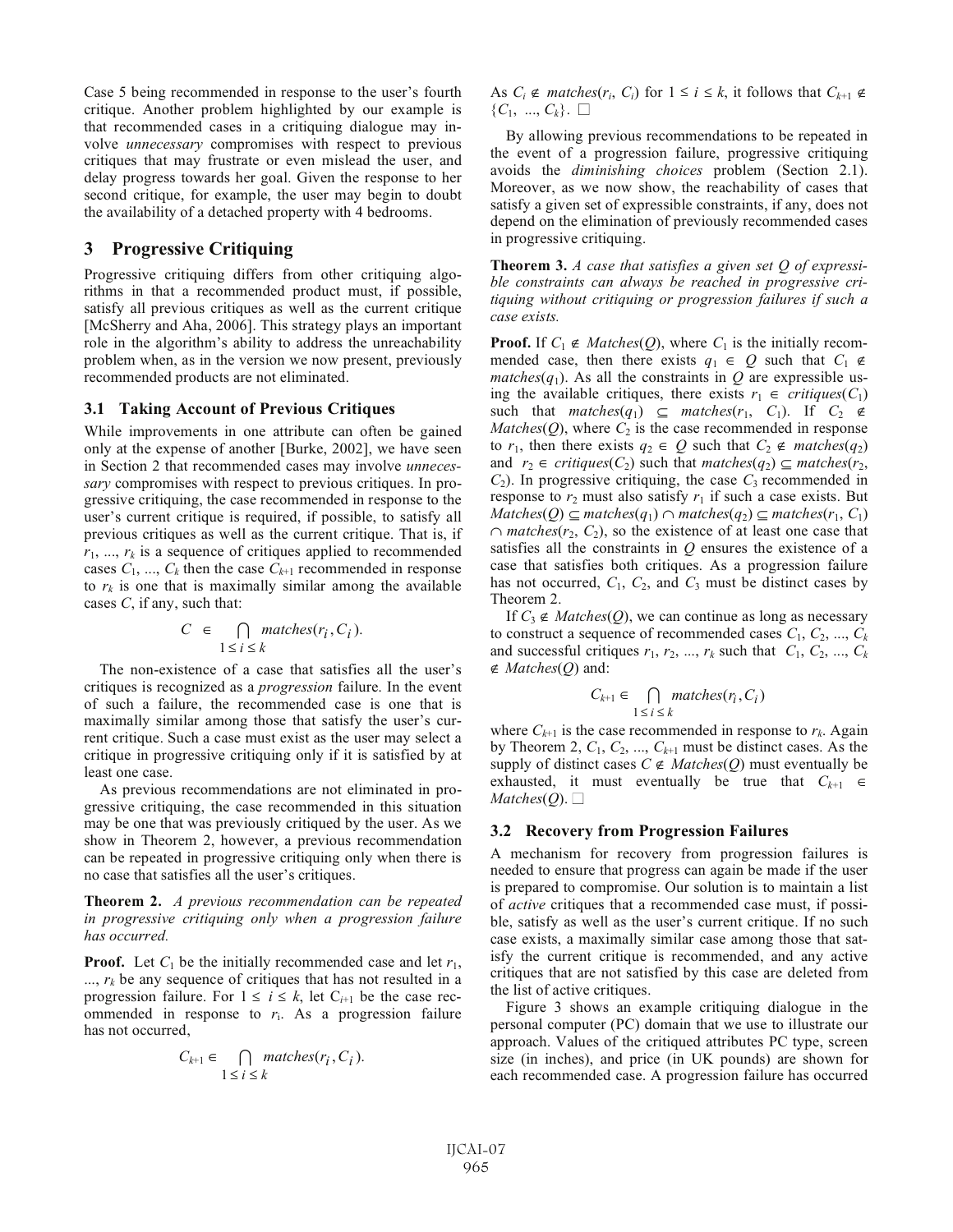as the case recommended in response to the user's third critique satisfies only two of her three critiques.



Figure 3. Example dialogue in progressive critiquing.

If the user now critiques Case 4, her critiques on Case 1 and Case 3, but not on Case 2, remain in force. For example, a PC recommended in response to a *faster* critique on Case 4 must also be a laptop with *screen* > 14 if such a case exists. If not prepared to compromise on price, the user may instead choose to navigate back in the direction of less expensive options by critiquing Case 4 on price. Such a critique may bring her directly back to Case 2 or Case 3, but only if there is no laptop cheaper than Case 4 with *screen* > 14.

#### **3.3 Related Work**

Taking account of previous critiques is a feature that progressive critiquing shares with incremental critiquing [Reilly *et al*., 2005]. In the latter approach, a case's similarity to the critiqued case is combined with the number of previous critiques it satisfies in a single *compatibility* measure. However, a highly similar case may dominate other cases that satisfy more critiques, with the result that the case recommended in response to a critique may not satisfy all the user's critiques even if such a case exists. Also in contrast to progressive critiquing, previously recommended cases are eliminated in incremental critiquing. This feature also distinguishes incremental critiquing from the approaches used in FindMe systems like *Entrée* and *Car Navigator* [Burke *et al*., 1997; Hammond *et al*., 1996].

Assessment of similarity with respect to *less-is-better* (LIB) attributes and *more-is-better* (MIB) attributes in progressive critiquing is based on assumed preferences with respect to such attributes [McSherry and Aha, 2006]. That is, the preferred value of a LIB attribute (e.g., *price*) is assumed to be the *lowest* value in the product case base, while the preferred value of a MIB attribute is assumed to be the *highest* available value. One advantage is that no updating of user preferences is needed in response to critiques on MIB or LIB attributes. Instead, only the user's *constraints* are updated, thus avoiding problems such as how to adjust a preferred price in response to a *Like this but cheaper* critique [Bridge and Ferguson, 2002].

### **4 Empirical Results**

Our evaluation focuses on the effects of user critiquing behavior on dialogue outcomes and efficiency when previously recommended cases are not eliminated in progressive critiquing. We expect the best results to be achieved when the user refrains from *over-critiquing* attributes whose current values are acceptable. For example, a *Like this but cheaper* critique on a product whose price is acceptable may cause an unnecessary progression failure that hinders progress towards the user's goal. Over-critiquing may also result in a *critiquing loop* in which the user keeps coming back to an unacceptable case she has already critiqued. This is an important issue, as a critiquing loop may result in recommendation failure if the user decides to terminate the dialogue.

Performance measures of interest in our evaluation are the average length of critiquing dialogues and the percentage of dialogues in which a *target* case is reached. Our experiments are based on a leave-one-in approach in which each case in the PC case base [McGinty and Smyth, 2002] is used to represent the user's requirements in a simulated critiquing dialogue. The value of a LIB attribute in a left-in case is treated as an upper limit (e.g.,  $price \le 700$ ), and the value of a MIB attribute as a lower limit (e.g., *speed*  $\geq$  2.2). The values of other attributes (e.g., *make*, *type*, *screen size*) are treated as equality constraints. The left-in case also serves as a target case in the critiquing dialogue. If other cases also satisfy all the user's constraints, as in 14% of dialogues, there may be more than one target case.

The case that is *least* similar to the left-in case is presented as the initially recommended case in a simulated critiquing dialogue that continues until a target case has been reached or the user has tried all possible critiques on a recommended case without reaching a target case. The available critiques are *less* critiques on LIB attributes, *more* critiques on MIB attributes, *more* and *less* critiques on *screen size* and replacement critiques on nominal attributes.

We experiment with simulated users in two categories:

**Class 1:** Choose only critiques on attributes that fail to satisfy their constraints

**Class 2:** Choose only critiques on attributes that fail to satisfy their constraints or LIB/MIB attributes that already satisfy their constraints

Table 3 shows the percentages of critiquing dialogues that were successful (i.e., a target case was reached) in Classes 1 and 2. The fact that all Class 1 dialogues were successful provides empirical confirmation that a case that satisfies a given set of expressible constraints can always be reached in progressive critiquing if one exists (Theorem 3). In Class 2, however, over-critiquing resulted in 13% of dialogues being terminated by the simulated user without reaching a target case.

For all Class 1 dialogues and successful (+ve) Class 2 dialogues, Figure 4 shows the minimum, average, and maximum numbers of critiques required to reach a target case. Lengths of unsuccessful (-ve) dialogues in Class 2 are